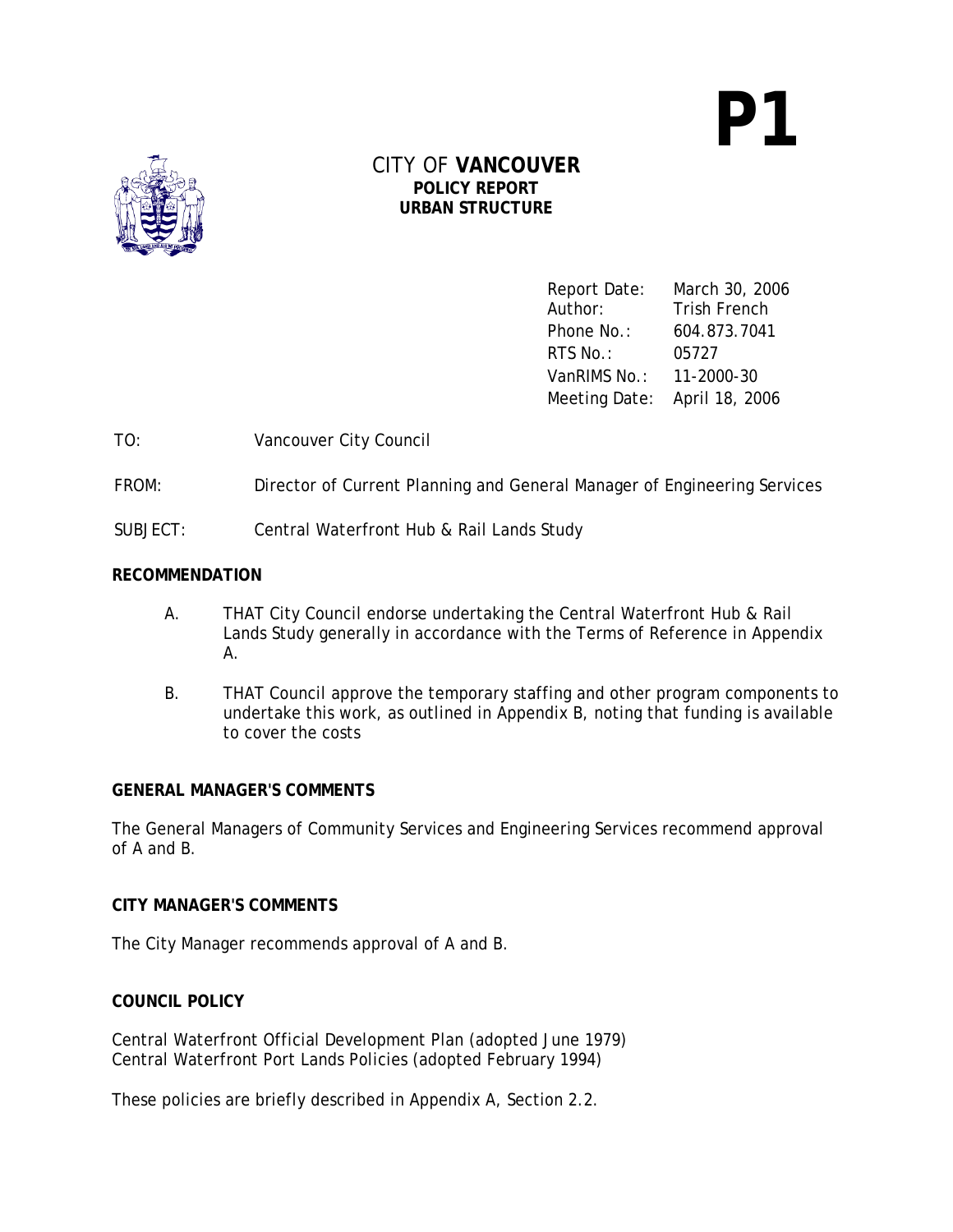#### **PURPOSE**

This report presents, for Council approval, a Terms of Reference and proposed budget and staffing for a major study in the Central Waterfront area.

#### **BACKGROUND**

The Central Waterfront Official Development Plan (CWODP), adopted in 1979, covers the area between Burrard and Gore Streets, south of the Port Waterfront Road and north of Gastown. It covers the entire CP Rail yards. Rezoning and redevelopment of the portions of the ODP area between Burrard and Granville Street is almost complete. However, many of the provisions of the ODP for the area east of Granville Square are very outdated. In particular, that plan assumed that the rail yards might someday be removed: given growth of the port and freight movements, it is now known that they will remain in place over the long term.

There are a number of current opportunities and challenges that create a compelling need to undertake further planning now.

There is a need to do detailed planning for the multi-modal transportation Hub linking two transit lines, SeaBus, West Coast Express, and various bus services; and to plan for the development sites immediately around it. In particular, there is a need to investigate options to replace the pedestrian bridge to Granville Square which is being removed for the construction of the waterfront Canada Line station.

For the area over the rail tracks east of the Hub, here is a need to investigate whether it is possible to create road and other linkages across the rail tracks to integrate the City with the waterfront, and to determine the feasibility of development over the tracks. This is particularly challenging since there is no natural topographic change to assist in integrating the raised podium, as has been the case with waterfront development to the west.

The rail yards have been purchased by the owner of the Whitecaps Soccer Club, and a Stadium has been proposed on the westerly portion of the yards. This proposal is currently undergoing a separate Initial Review that will be reported to Council in spring 2006. (Terms of Reference for the Review can be accessed at

http://internal.vancouver.ca/ctyclerk/cclerk/20051020/documents/pe6.pdf.) If Council does not support continuing with the stadium proposal, this Study can investigate alternative development options that would be compatible with the transportation Hub. If Council agrees that the stadium should proceed further, the further planning work on it and the work of this Study will need to be coordinated.

#### **DISCUSSION**

#### 1.0 Study Terms of Reference

Recommendation A is for adoption of the Terms of Reference in Appendix A. This discussion presents only a brief summary.

The purpose of this Study is to: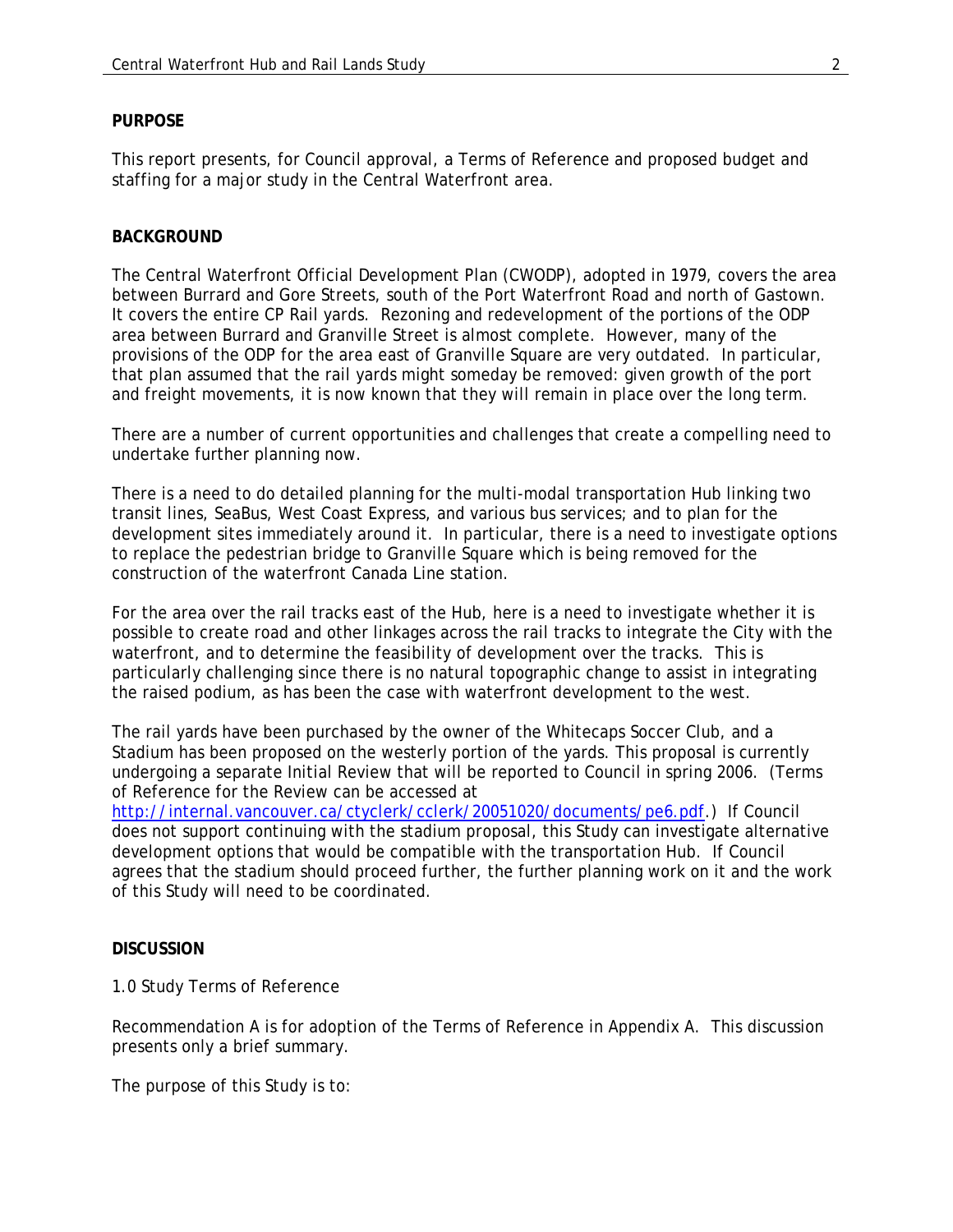- Create a detailed Urban Design and Transportation Plan for the Hub area, bounded roughly by Hastings Street, Howe Street, Port Waterfront Road, and the north foot of Cambie Street (see map).
- Create a Preliminary Structure Plan for the area over the rail yards east of the Hub area to approximately Main Street, to determine what access and linkages can be created, and to forecast whether future development over the rail tracks is feasible.

**Figure 1. Central Waterfront: Hub & Rail Lands Study – Study Areas** 



After the Study is complete, the adopted Hub Area Urban Design and Transportation Plan will form the basis for one or more CD-1 zonings, or a new ODP followed by CD-1 rezonings, whichever is deemed most appropriate at the time. This will replace the CWODP in this area. (It should be noted that the ODP or rezoning work is not included in this Terms of Reference.)

For the area east of the Hub, the Preliminary Structure Plan will not address land use, building massing or floor space, but it will provide an initial assessment of whether it will be possible to achieve access and create a podium for development in an acceptable way. This is necessary before further planning in that area can occur. If further planning is appropriate, it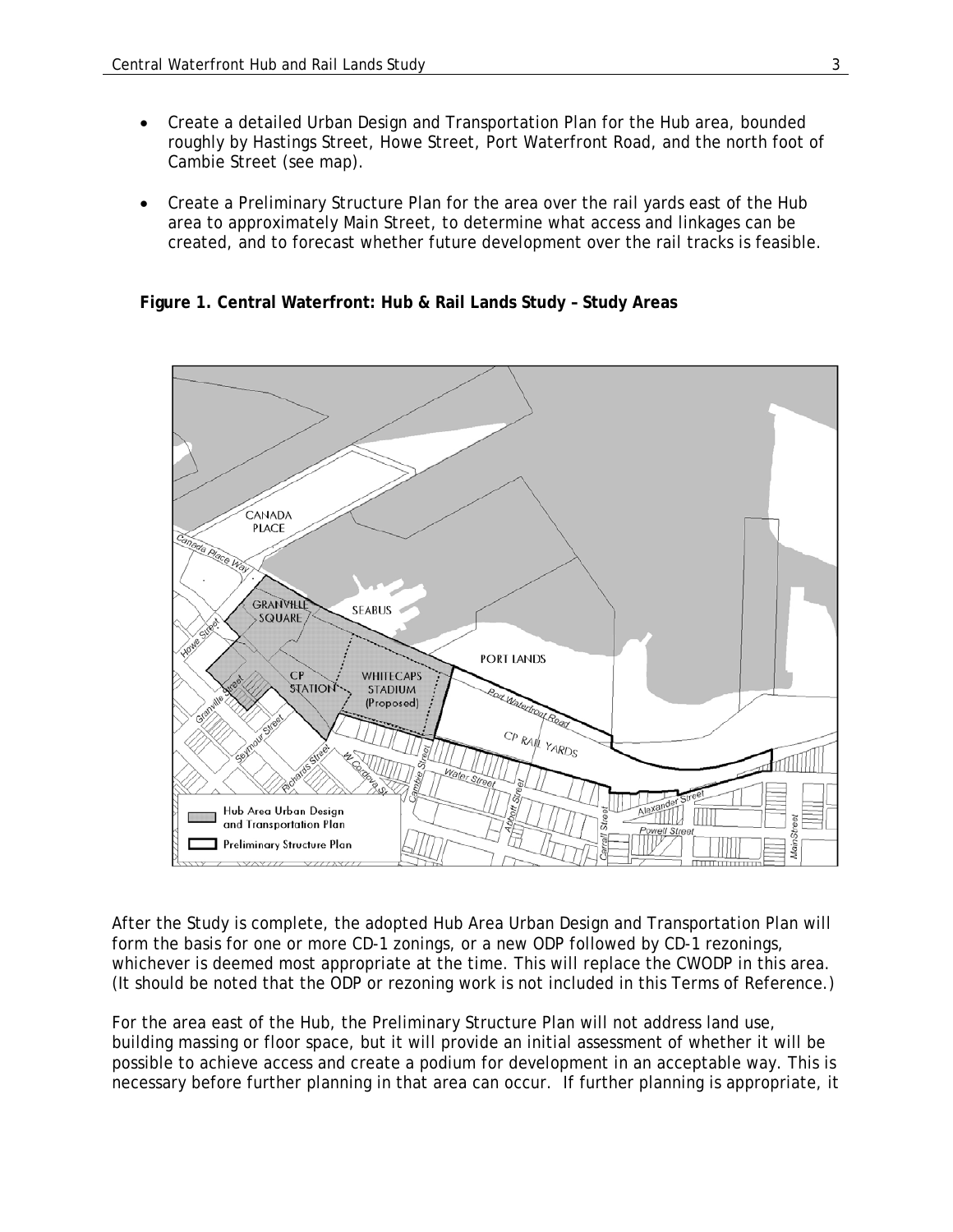will need to be undertaken by the City in collaboration with the landowner, with the timing depending on the landowner's timing and availability of City resources.

The Terms of Reference outlines the major steps and a general schedule over 18 months. Once the project team is in place, they will need to further detail the work program.

The consultation program will include a range of activities involving:

- extensive work with directly-affected landowners and agencies including owners of the rail lands (Whitecaps Soccer organization), Fairmont, Cadillac Fairview (Ontrea), Granco Holdings, Federal Government (re: Sinclair Centre), Port of Vancouver, CP Rail, C.L.CO, TransLink, representatives of adjacent Gastown land and strata owners, and others as may be identified in Step 1 of the study.
- review and input at key steps from residents, businesses, owners and groups in the communities around the Study Area

### 2.0 Staffing and Resources

Recommendation B is to approve the temporary staffing and other components required to do the study, as outlined in Appendix B. The cost totals \$750,000, and funding is available to cover the cost.

The Study will be jointly undertaken by Planning and Engineering. An experienced Planner 3 and Civil Engineer 3 already on staff will manage a team of four temporary staff positions, and will report to the Director of Current Planning and the General Manager of Engineering Services. The new temporary staff positions will be subject to classification by the General Manager of Human Resources.

Staff work will be supplemented by consultant resources (engineering, urban design, costing), and by advice from other City staff on a Technical Team.

The staff team will also be liaising with City staff who are involved in related planning including the Whitecaps Stadium Initial Review, the detailed rail study, and the Canada Line.

#### **FINANCIAL IMPLICATIONS**

The estimated \$750,000 required for the study is available without impact on the City's operating budget.

#### **CONCLUSION**

Council is asked to approve the Terms of Reference, budget and staffing for the Central Waterfront Lands: Hub & Rail Lands Study, as set out in this report and Appendices, in order to provide an Urban Design and Transportation Plan that will guide future rezoning for development in and around the Hub area, as well as a Preliminary Structure Plan that will assess the feasibility of linkages and development in the area over the CP Rail yards east of the Hub.

\* \* \* \* \*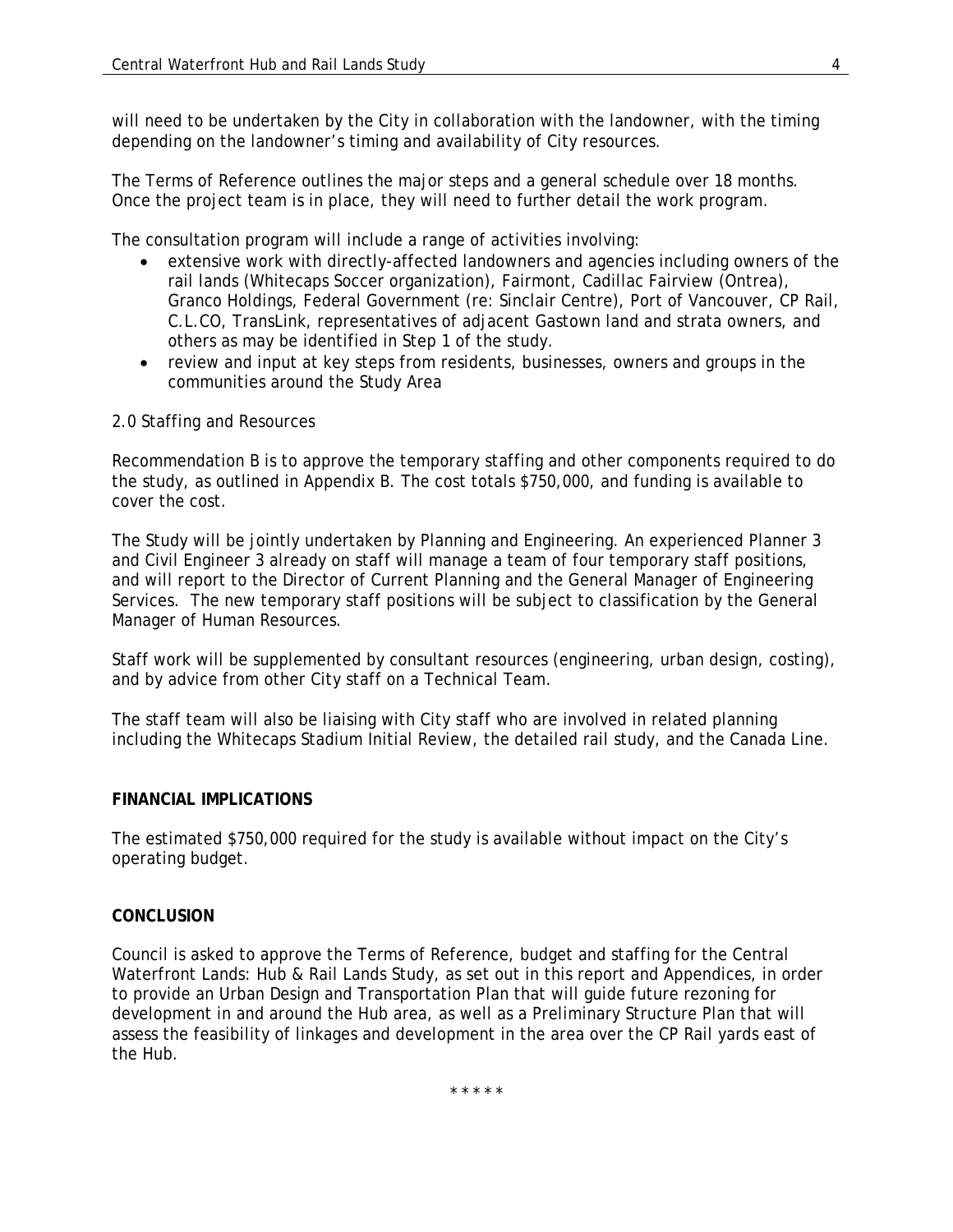# **CENTRAL WATERFRONT HUB & RAIL LANDS STUDY TERMS OF REFERENCE**

## **1.0 PURPOSE**

The purpose of this Study is to:

- Create a detailed Urban Design and Transportation Plan for the Hub area, bounded roughly by Hastings Street, Howe Street, Port Waterfront Road, and the Cambie Street end (see map); and
- Create a Preliminary Structure Plan for the area over the rail yards east of the Hub area to approximately Main Street, to determine what access and linkages can be created, and to forecast whether future development over the rail tracks is feasible.

The study will be done in close communication with the major landowners and relevant agencies in the area, including Cadillac Fairview, the owner of the rail lands (Whitecaps Soccer organization), Federal Government (Sinclair Centre), Port of Vancouver, TransLink, RAVCO, and adjacent Gastown owners. Broader public consultation will involve input from residents, owners, and community groups of nearby communities including the downtown CBD, Gastown, and Downtown Eastside.

### **2.0 BACKGROUND**

## **2.1 Current Opportunities and Challenges**

There are a number of opportunities and challenges that make it timely to undertake this Study.

- A number of transit modes converge in the Granville/Cordova area: the Expo Line, new Canada Line, West Coast Express, SeaBus, and various bus services. The cruise ship terminal, seaplanes, and helijet port are also nearby. Many of the intermodal transfers occur through the CPR station. A transportation Hub that would accommodate more volume and ease transfers among these modes has long been called for but never planned.
- There are also a number of potential development sites in the Hub area, including the area immediately north of the CPR station, the parking lot east of the heritagedesignated CPR station, and the site at the SE corner of Cordova and Granville. The appropriate scale of development, role that these could play in the creation of the Hub needs to be detailed.
- In the 1960s, the first phase of Project 200, known as Granville Square, was built with its front door and plaza at an elevation about 18 ft. above adjacent Cordova Street, accessed by an elevated pedestrian bridge. The Canada Line station construction necessitates the removal of the bridge. There is a need to determine what could replace it: a similar structure, or an extension of Granville Street that could form a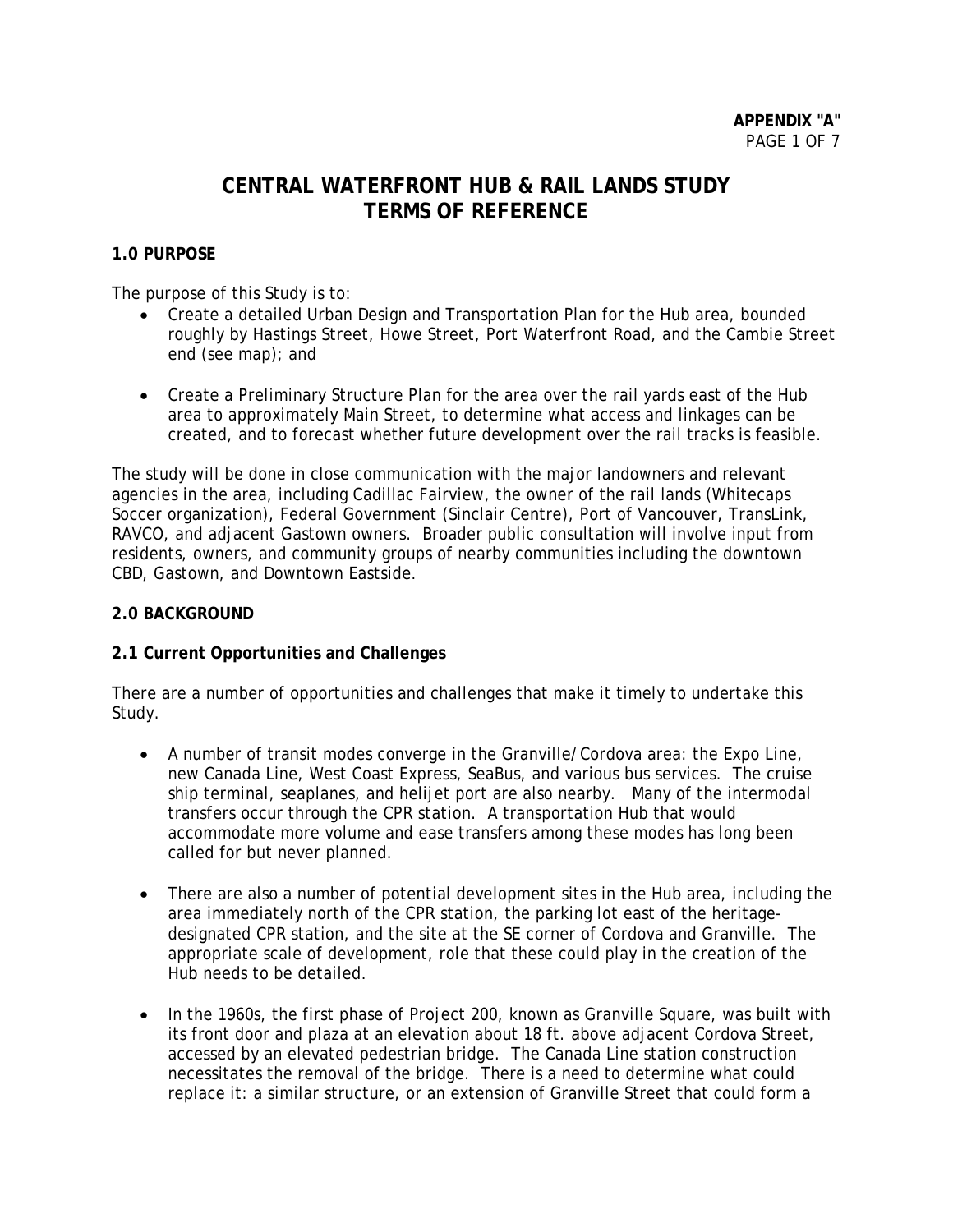more usable connection to Canada Place Way while providing an equal or better situation for Granville Square.

- Because of the existing topography, development in the Central Waterfront between Burrard and Howe (Canada Place, the Fairmont Waterfront Hotel, office tower ) was able to simply extend the existing City street grades over the rail yard, and establish a new "ground level" that was compatible with adjacent development. However, the grade difference diminishes to virtually nothing at the north foot of Cambie Street, one block into Gastown. The feasibility of development over the tracks east of Richards Street depends whether it is possible to create needed linkages and an acceptable development podium level over the tracks.
- The owner of the Whitecaps soccer organization has purchased the rail yard, and proposed a major stadium on the portion between the CP station and Cambie Street. This stadium proposal is currently undergoing an Initial Review by the City. Terms of reference for this Review can be accessed at http://internal.vancouver.ca/ctyclerk/cclerk/20051020/documents/pe6.pdf. See further discussion below.

## **2.2 Previous Planning**

The Central Waterfront Official Development Plan (CWODP) which covers the area between Burrard and Gore Streets (excluding the Central Waterfront Port Lands: see below) was originally adopted in 1979. Most of sub-area 3, between Burrard and the foot of Seymour, has been developed (Granville Square, Canada Place, Fairmont Waterfront Hotel and office building). For sub-area 4, east of Seymour, the CWODP stipulated that "no major urban development will be anticipated until such rail facilities are relocated." Given Port growth and the need for sustainable freight and passenger movement, it is now not anticipated that the rail yards will leave.

In 1994, after a joint City/Port planning process, the Central Waterfront Port Lands Policies (CWPLP) were adopted for the Port lands north of the Waterfront Road, from Canada Place to the overpass at the foot of Main Street. The policies envision up to 2.6 million sq. ft. of various uses: transportation (especially port-related), tourism, commercial, community, and compatible residential. The Port has not yet approached the City to enter into the more detailed planning that would be needed to further development plans.

Around the same time, the City obtained a right-of-way for a road over the tracks connecting Cordova Street to the extension of Canada Place Way.

In the late 90's, extensive planning was done for a convention centre to be located north of the Port Road on the east side of Canada Place. While this project was eventually abandoned, the preparatory planning further investigated road alignments and development podium levels.

In early 2005, a technical feasibility study of three options for the extension of Granville north of Cordova was completed for the City by Read Jones Christoffersen Ltd. The mid-level option best meets the City's objectives, but this Study will need to investigate this further, in particular as it affects Granville Square.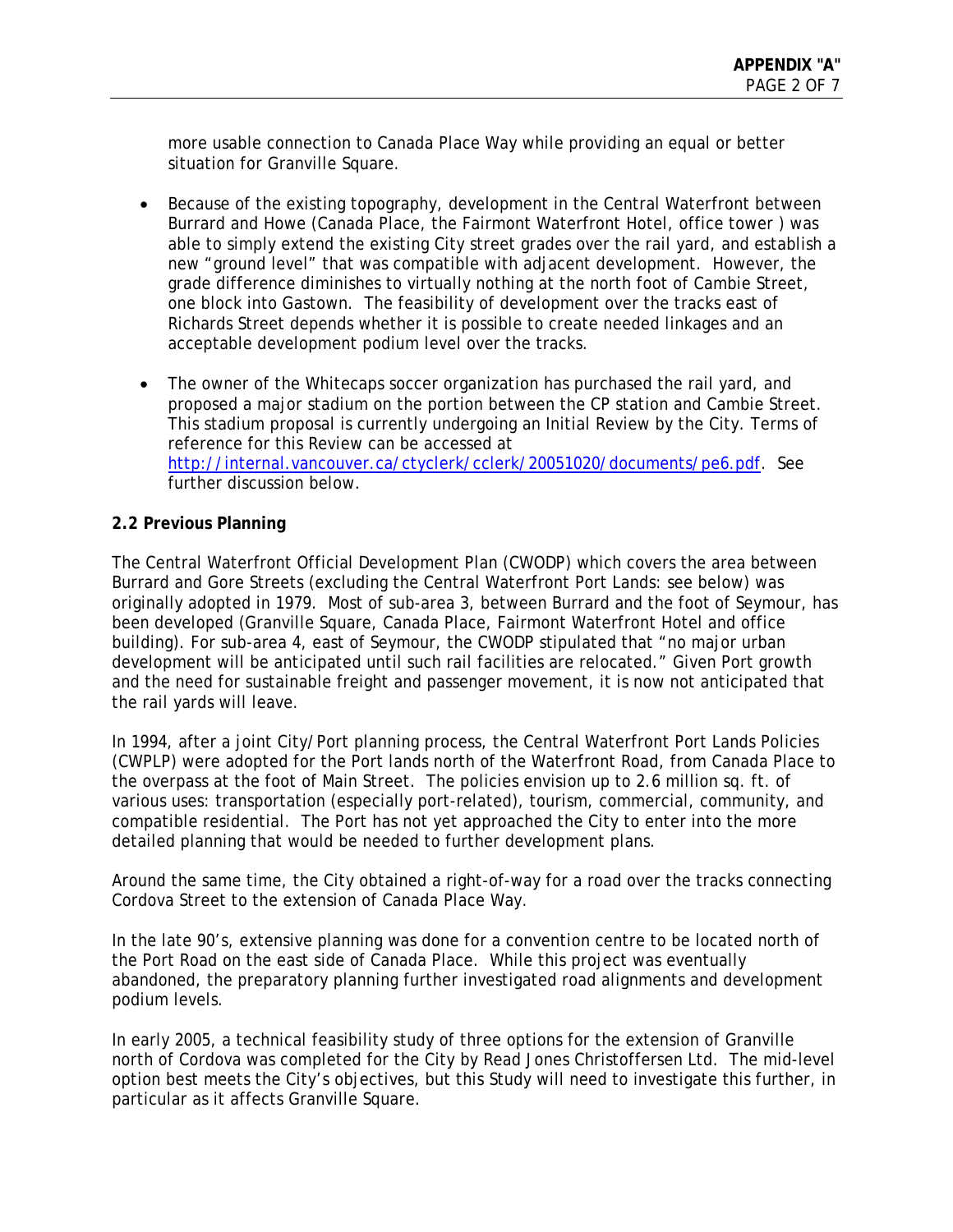## **4.0 SCOPE AND PRODUCTS**

The Study will result in two products:

- A detailed Hub Area Urban Design and Transportation Plan which will include land uses; locations, elevations, dimensions of future streets and other linkages for automobiles, trucking, transit, pedestrians, and bikes, and utilities; building form and massing; parking and loading; floor space; and a public realm concept. This Plan will be adopted as Council policy.
- A Preliminary Structure Plan for the area east of the Hub, which will include a preliminary concept for future streets and other linkages over the rail tracks, and investigation of creating a podium level over the tracks as a base for development; and assessment of the feasibility and desirability of such development from a public policy perspective. This will form the basis for future planning, if appropriate.

CANADA **PLACE** ce Way **GRANVILLE SEABUS** SQUARE **PORT LANDS WHITECAPS**  $CP$ **MOITAJE STADIUM** (Proposed) CP RAVE YARDS Hub Area Urban Design eet and Transportation Plan MainSt Preliminary Structure Plan

## **Figure 1. Central Waterfront Hub & Rail Lands Study: Study Areas**

After the Study, the adopted Hub Area Urban Design Plan will form the basis for either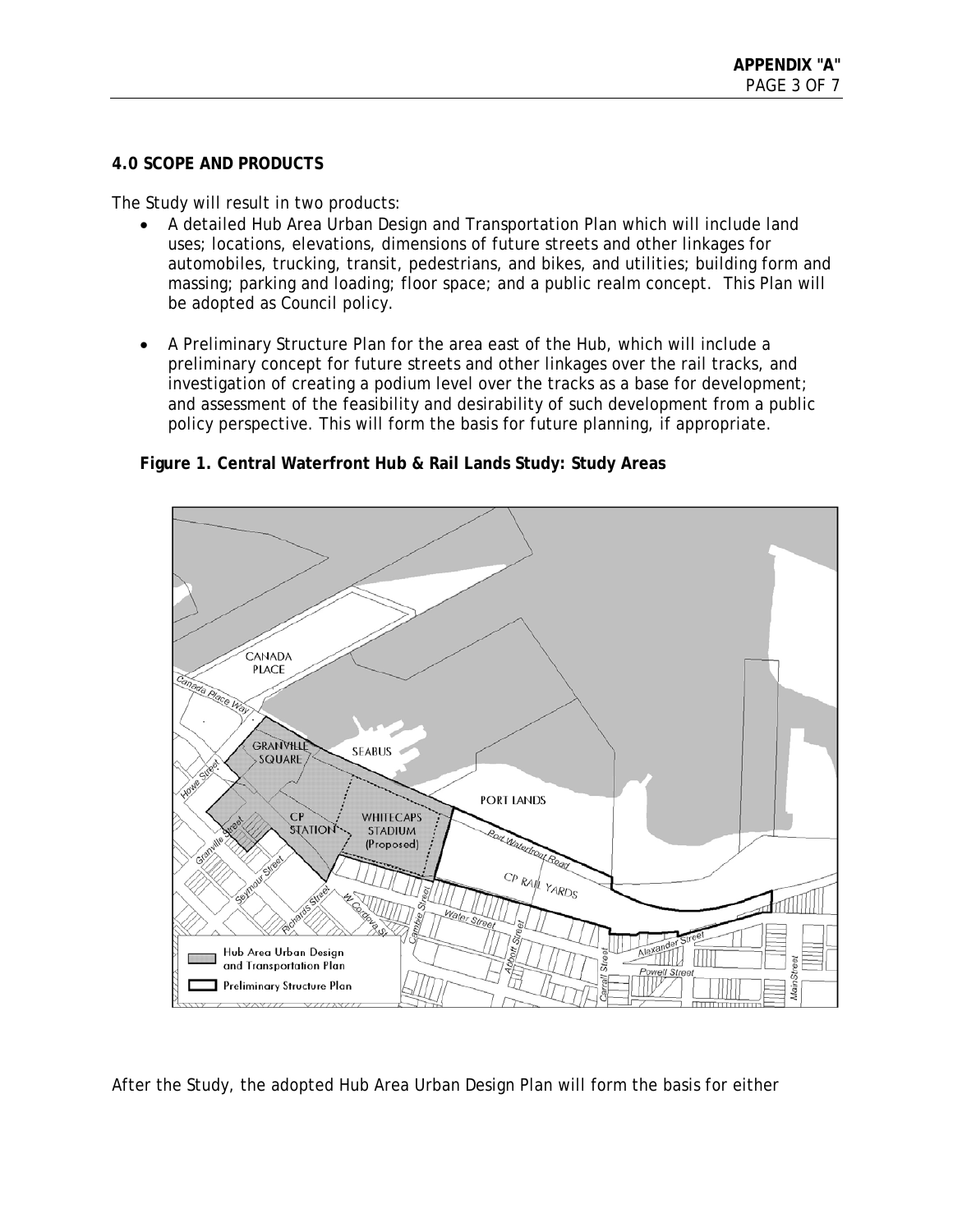a single city-initiated CD-1 zoning or for a number of privately initiated rezonings that will replace the CWODP in this area. (The rezoning work is not included in the Terms of Reference or budget under consideration.)

For the area east of the foot of Cambie Street-, the Preliminary Structure Plan will not address land use, building massing or floor space, but it will provide an initial assessment of whether it will be possible to achieve appropriate access and create a podium for development in an acceptable way. This is necessary before further planning in that area can occur. If further planning is appropriate, it will need to be undertaken by the City in collaboration with the landowner, with the timing depending on the landowner's timing and availability of City resources.

The Whitecaps Stadium Initial Review is due to report out to Council in Spring 2006. The outcome of that report will influence how this site should be handled in the context of the Hub area planning. If Council does not support continuing with the stadium proposal, then alternative development options can be investigated within this Study. However, if pursuing the stadium further is supported, the manner in which further work on the stadium can occur either as part of, or parallel with, the Hub study will need to be detailed at that time.

### **5.0 KEY ASSUMPTIONS**

The following key policies or studies will inform the Study.

- The key civic objectives that underlie the current CWODP will continue to be City objectives in this Study.
- The Central Waterfront Port Lands Policy Statement (adopted 1994) sets out policies for the Port lands north of the Port road. The Policies lay out maximum floor areas for a range of uses: residential, commercial, port-related such as a cruise ship terminal. Some basic aspects of form, such as general heights, are also addressed. A wide range of development options are possible. Continued active and noisy uses of the Port lands and water area (e.g. heliport, seaplanes etc) must be assumed.
- The CPR rail yard will remain in its current footprint, and its usage for freight and passenger rail will increase. The 2005 Lower Mainland Rail Infrastructure Study projected high growth in rail demands related to Port activity. The Port and rail companies have begun a more detailed study of rail operations and configuration in the Waterfront and False Creek Flats yards, which should be completed in about 6 months. CPR is in discussion with the Whitecaps Stadium proponents, who have purchased the land on which the yards sit, regarding how the track alignments could be adjusted to accommodate structural columns.

## **6.0 STEPS AND SCHEDULE**

The following are the major steps in the Study as currently conceived. Based on previous planning programs, it is anticipated the Study will take about 18 months after hiring of the staff team. It should be noted that this is a general and preliminary schedule. When the work commences, the study team will be responsible for doing a more detailed work program.

| Approximate Time<br>Major Phases and Tasks |  |
|--------------------------------------------|--|
|--------------------------------------------|--|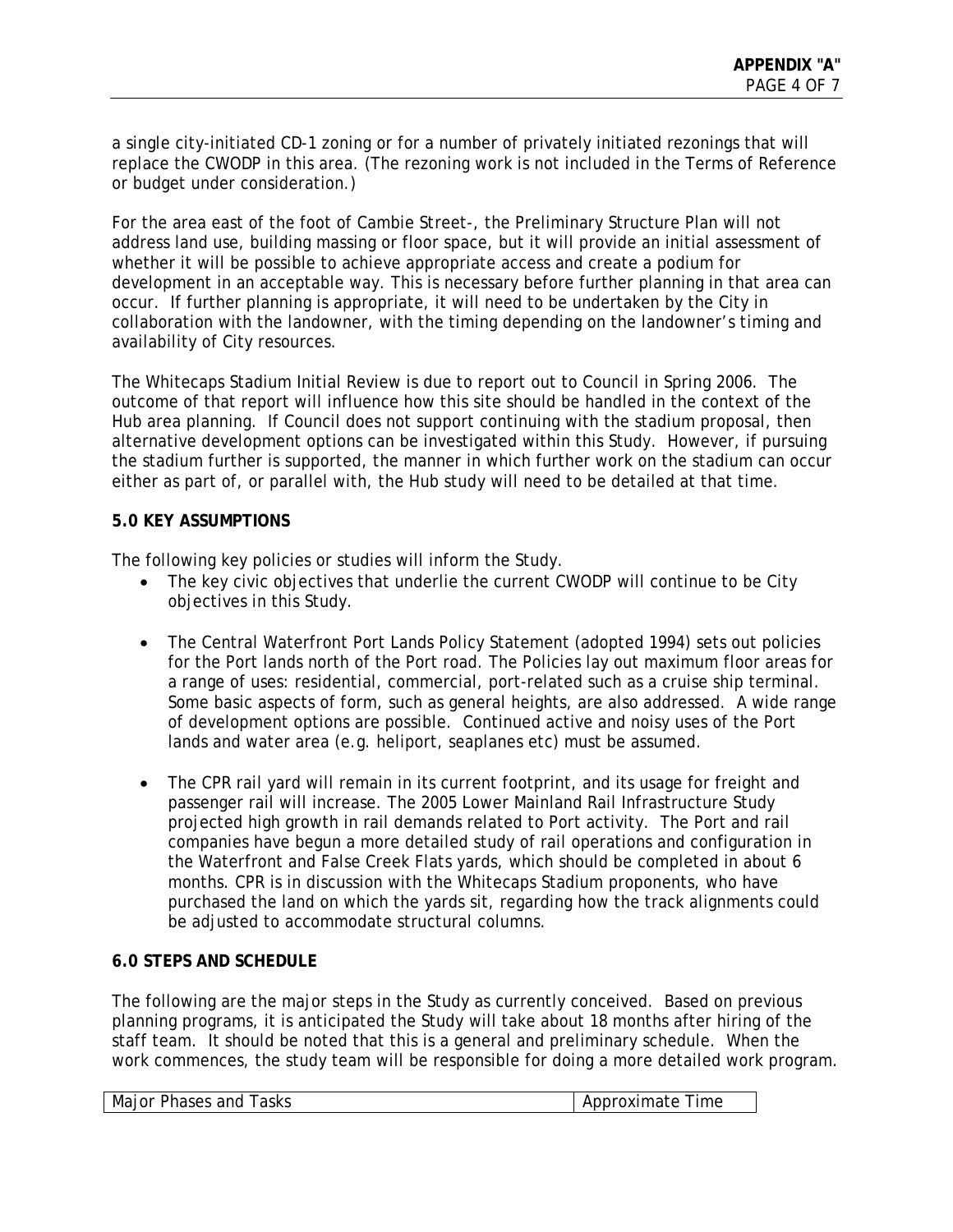| 1. Start-up, Issues, and Opportunities                            | 4 months                   |
|-------------------------------------------------------------------|----------------------------|
| -set up contact lists, website; recruit Stakeholder Group         |                            |
| -research and document existing situation: base                   |                            |
| drawings/maps, policy and regs, legal agreements                  |                            |
| -do detailed work programming                                     |                            |
| -undertake a transportation needs assessment                      |                            |
| -hold Creative Workshop with key landowners, agencies             |                            |
| and others focussing on Hub area                                  |                            |
| -do ToR for consultant components; RFP, hiring etc                |                            |
| -identify issues and opportunities                                |                            |
| 2. 1 <sup>st</sup> Draft Plans                                    | 6 months                   |
| -draft plans (options) for Urban Design and Transportation        |                            |
| Plan and Preliminary Structure Plan                               |                            |
| -develop criteria for review                                      |                            |
| -technical review: feasibility, costs, advantages, capacity       |                            |
| -review with individual landowners, stakeholder group             |                            |
| -amend options if required prior to public review                 |                            |
| -conduct 1 <sup>st</sup> public review: preparation, open houses, |                            |
| meetings with groups, documentation                               |                            |
| 3. Final Draft Plans                                              | 4 months                   |
| -based on input, prepare final draft Plans                        |                            |
| -further technical review if needed                               |                            |
| -review with individual landowners, Stakeholder Group             |                            |
| -amend options if required prior to public review                 |                            |
| -begin final draft policy plan documents (e.g.                    |                            |
| -conduct 1 <sup>st</sup> public review: preparation, open houses, |                            |
| meetings with groups, documentation                               |                            |
| -finalize draft policy plan documents                             |                            |
| 4. Council Endorsation                                            | 2 months                   |
| -draft Council endorsation report                                 |                            |
| -concurrences, finalization                                       |                            |
| -Council Endorsation                                              |                            |
|                                                                   | $\overline{16}$ months + 2 |
| <b>TOTAL</b>                                                      | months contingency         |
|                                                                   | $= 18$ months              |

## **7.0 LANDOWNER AND PUBLIC INVOLVEMENT**

The consultation program will include a range of activities to allow:

- extensive work with directly-affected landowners and agencies
- review and input at key steps from residents, businesses, owners and groups in the communities around the Study Area

**7.1 Directly Affected Owners and Agencies** 

**Who:**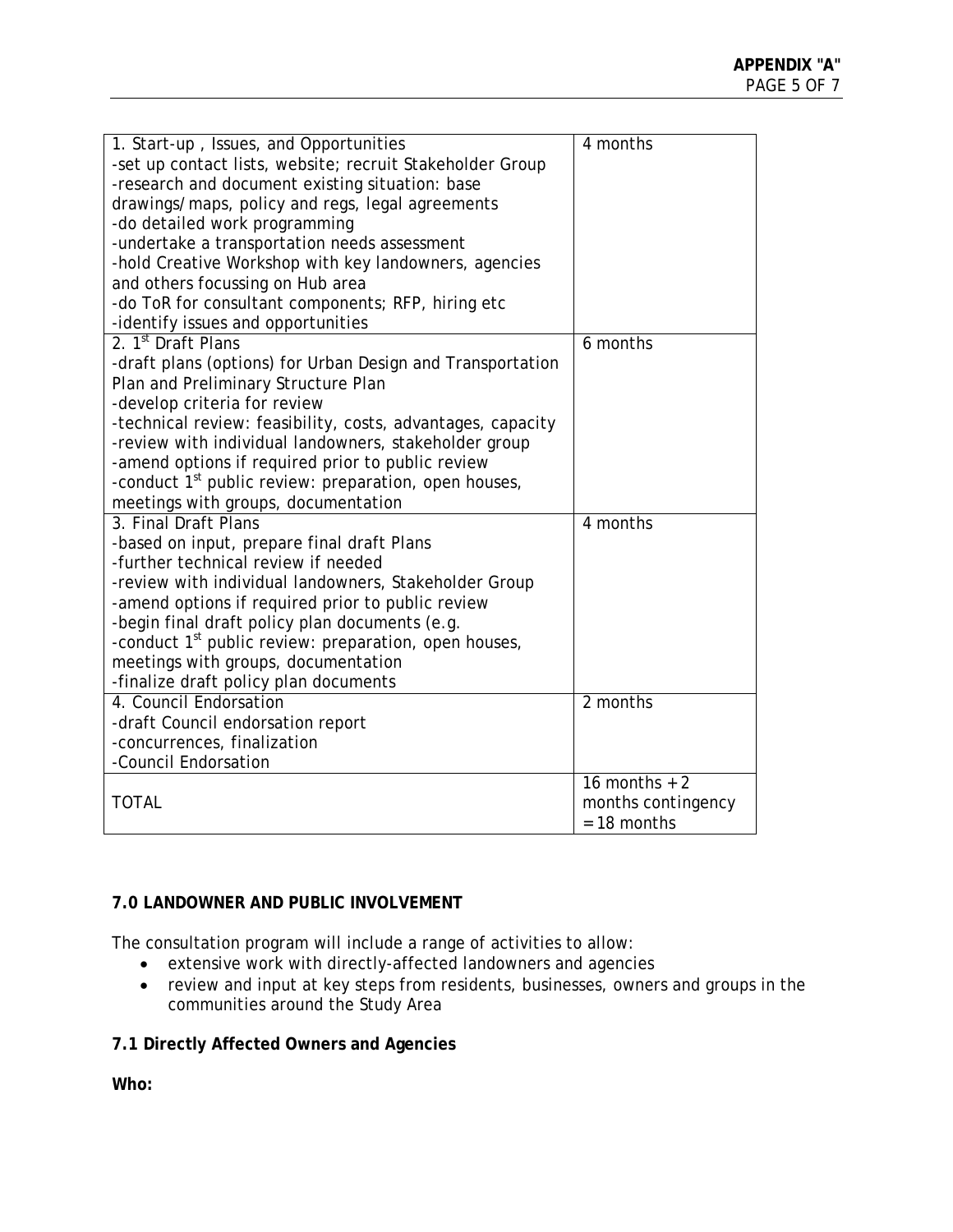• representatives of: owners of the rail yards (Whitecaps Soccer organization), Fairmont, Cadillac Fairview (Ontrea), Granco Holdings, Federal Government (re: Sinclair Centre), Port of Vancouver, CP Rail, C.L.CO, TransLink; representatives of adjacent Gastown land and strata owners. In Step 1 of the Study, staff will identify other directly affected interests that may need to be added to this list, e.g. transit operators, YVR, helicopter terminal operator.

## **Role:**

- reps of landowning companies and agencies to speak on behalf of their companies or agencies. Representatives of Gastown owners to speak as well as possible for their fellow owners (but check back with other strata owners by staff will be needed).
- to come as close to agreement on the selected option as possible, noting that City Council will be making the ultimate decision

## **How:**

- as a Stakeholder Group, through structured meetings throughout the course of the Study
- as individual landowners, through small meetings with staff when necessary
- mailings and staff meetings with other strata owners

## **7.2 Surrounding Community**

**Who:** 

• residents, businesses, owners and groups in the communities around the Study Area including nearby Downtown, Gastown and Downtown Eastside areas

**Role:** 

• to be informed, to provide input on the options

**How:** 

- meetings with key community groups at key points in the Study;
- open houses (advertised and mailed updates/invitations);
- project web-site to provide access to information on an on-going basis

## **8.0 STAFF AND CONSULTANT ROLES**

The bulk of the work on the study will be done by a team of Planning and Engineering Department staff, supplemented by consultants.

The staff team will be responsible for study management, consultant management, creating, reviewing and refining the Plans, (with consultants and Steering Committee), organizing and undertaking consultation, reports and communication with Council and City managers, and writing of the Plans.

Other City staff will be involved in a Technical Team providing input. The core team will also be liaising with City staff involved in related planning projects including the Whitecaps Stadium Initial Review, the detailed rail study, and the Canada Line.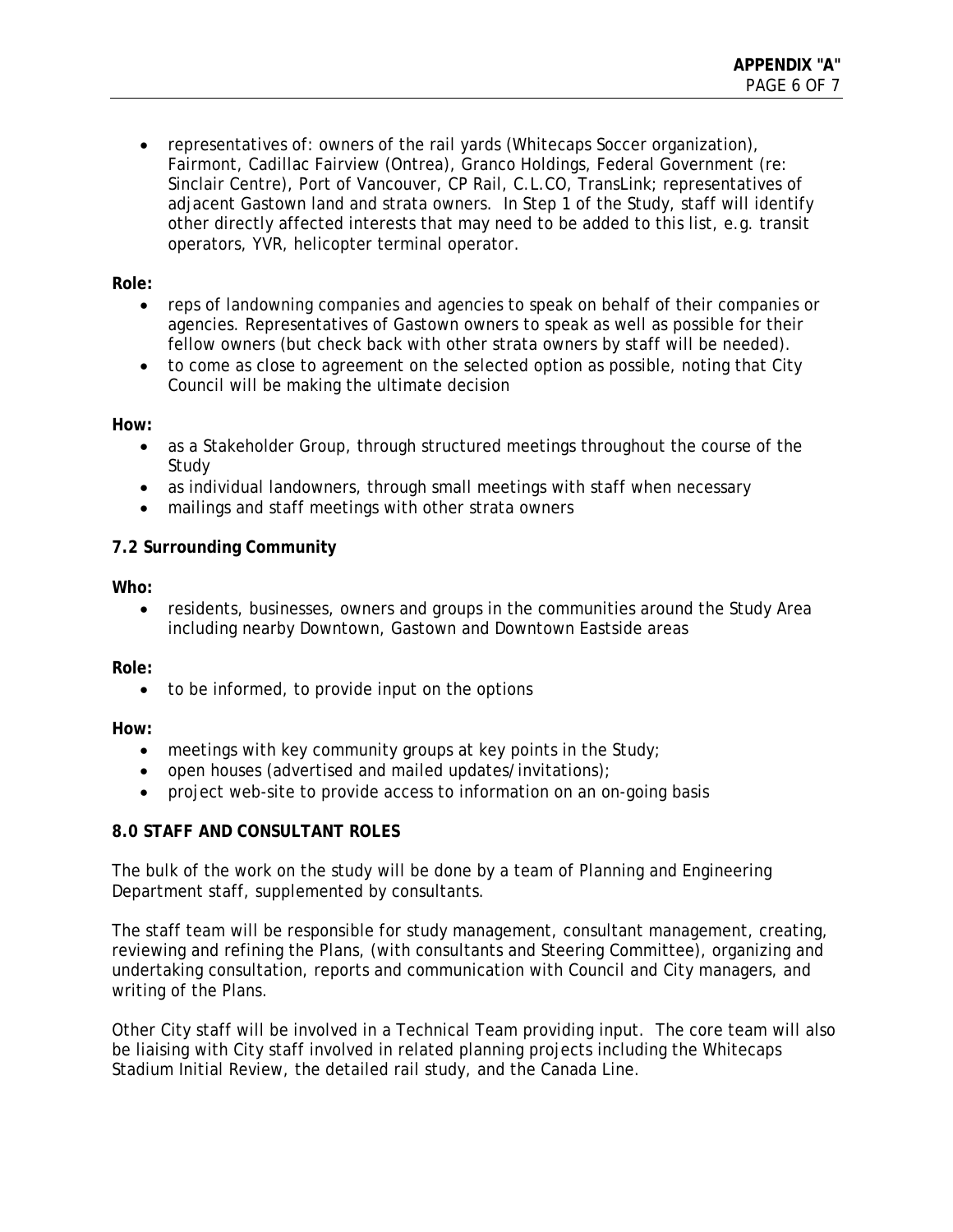The Study will be the joint responsibility of the Director of Current Planning and the General Manager of Engineering, with management resting with experienced Planner 3 and Civil Engineer 3. The City's Major Projects Steering Committee, which includes senior staff from a range of departments, will also provide guidance on substantive policy decisions at key points.

Consultants will be used as determined by the staff team for tasks such as documentation of existing situation, engineering, urban design, costing, or economic analysis.